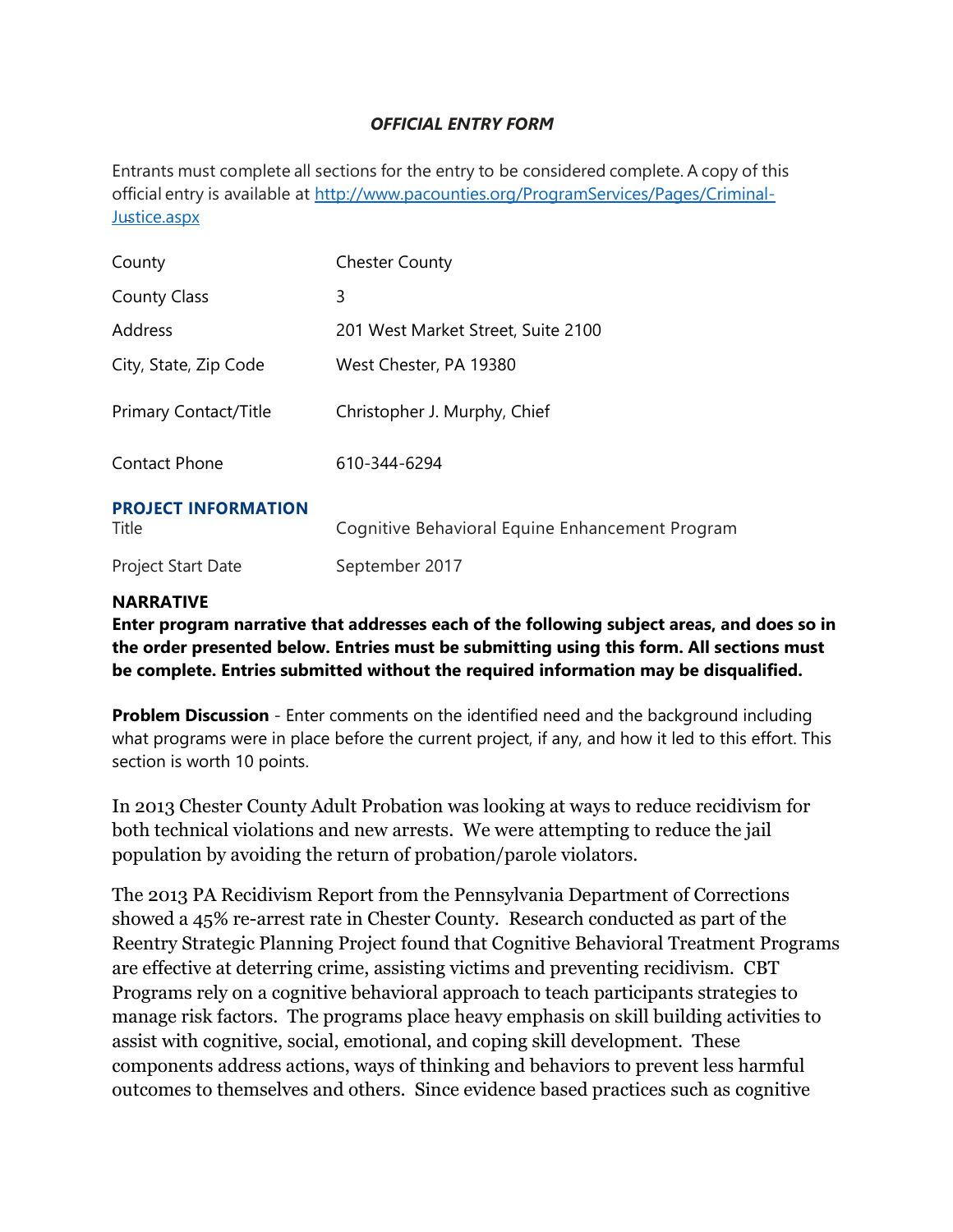behavioral interventions have been found to be an effective way to reducing recidivism, why not provide an opportunity for institutional residents to engage in CBT Programs. Why not divert inmates into programs that will help them.

Although Chester County Prison offered a wide variety of programs by governmental agencies, community agencies, non-profit organizations, the faith community and volunteers, we recognized that there was a lack of cognitive based programming for inmates while incarcerated. To begin meeting this need, grant funding was awarded which allowed staff to be trained to deliver the National Institute of Corrections Thinking for a Change (T4C) curriculum (Bush, Glick & Taymans 2002). Further grant funded was received and we were able to purchase and train staff to deliver the gender specific Moving On Program for At Risk Women (Orbis Partners, Inc.)*,* an evidencebased educational and cognitive skill building program and *S.E.L.F.* Trauma-Informed Psycho-educational Group Curriculum (Bloom*)*, an "evidence-supported" (National Child Traumatic Stress Network) and "promising practice" (California Evidence-Based Clearinghouse) that addresses the fundamental problems surrounding exposure to violence within a group setting. Our greatest success has been contracting with Gateway HorseWork's Stable Pathways equine-assisted psychotherapy (EAP) program, a nonprofit organization, which has an evidence-based, trauma-informed approach to complement and enhance the teachings of our CBT programs.

We are pleased to nominate Chester County Prison for CCAP's Best Practices County Jail Programming Award for their hard work and efforts in providing support and resources to partner and collaborate with Chester County Adult Probation as well as community non-profit organizations (HorseWorks) to implement the Cognitive Behavioral Equine Enhancement Program.

**Background** – Enter history of the project, including any evidenced-based approaches to divert individuals from further penetration into the juvenile or adult justice system, community involvement strategies, formation of stakeholder groups, county- wide planning strategies, etc. This section is worth 20 points.

In October 2013, Adult Probation Staff began facilitating The Thinking for a Change curriculum at Chester County Prison.

T4C is an integrated, cognitive behavior change program for offenders, which includes cognitive restructuring, social skill development, and development of problem solving skills. T4C has been the subject of many studies and has routinely proven to be effective in reducing recidivism when implemented with integrity.

Thinking for a Change is purposely divided into three components:

Cognitive Self Change - Teaches individuals a concrete process for self-reflection aimed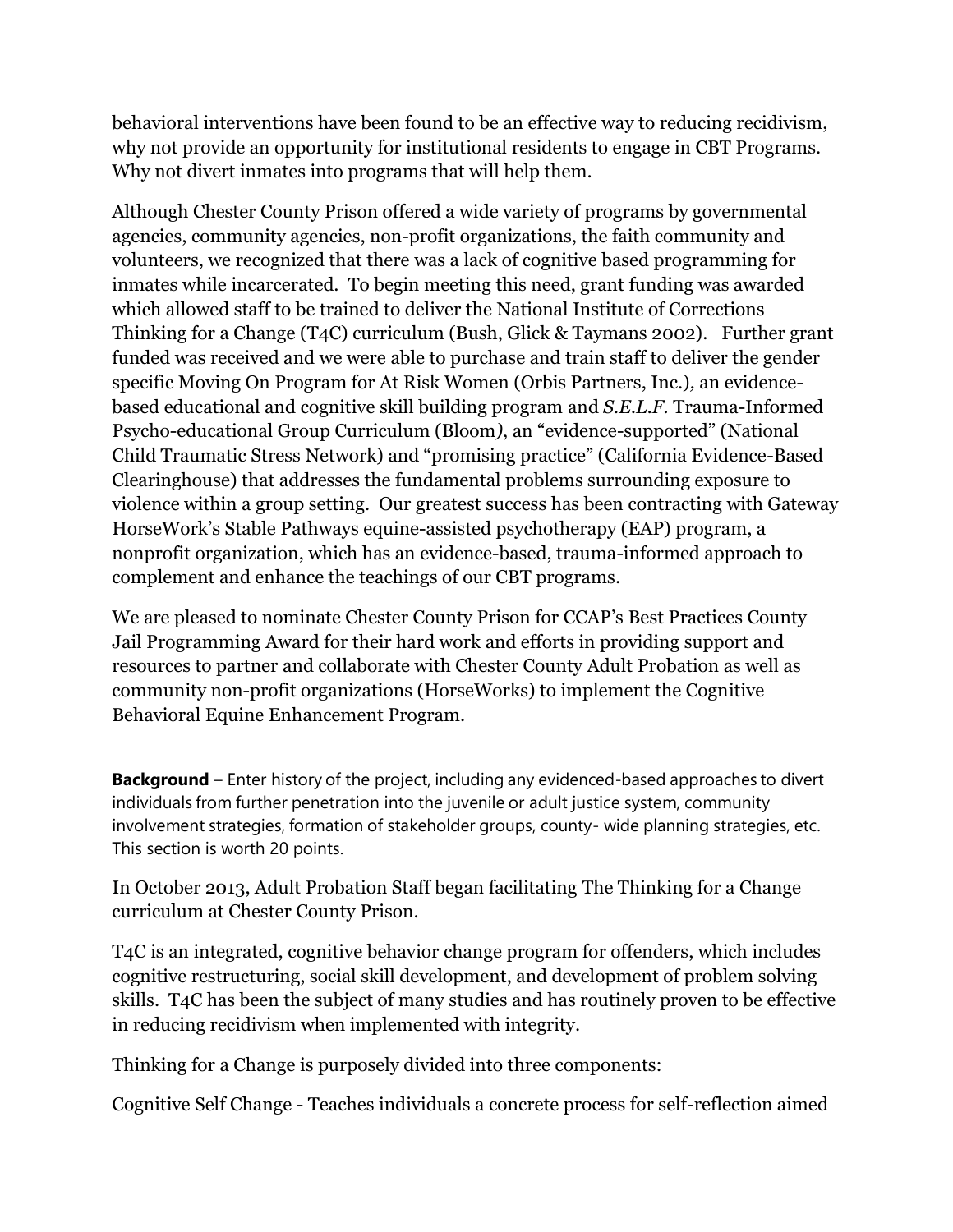at uncovering antisocial thoughts feelings, attitudes and beliefs.

Social Skills - Instruction prepares group members to engage in pro-social interactions based on self-understanding and consideration of the impact of their actions on others.

Problem Solving Skills - Integrates the two previous interventions to provide group members with an explicit step-by-step process to address challenging and stressful real life situations.

In 2015 statistics were compiled which reflected the following positive results:

- $\frac{1}{2}$  234 Graduates
- $\ddot{\phantom{1}}$  9% returned to Chester County Prison on technical violations
- $\overline{\phantom{a}}$  Less than 1% returned on new charges.
- $\div$  94% of graduates felt the class was beneficial.

# **Quotes from past graduates**

"The most helpful aspect of the class was developing the ability to be able to recognize my feelings and thoughts and processing them before I react negatively to a situation."

"As a father I always want the best for my family but my approach hasn't always been the best but I learned some new things."

"The class gave me practical tools to deal with myself and the demands of life."

"I can truly say that I changed for the better because of this class."

"The skills that I have learned in this class have made me feel comfortable around others, and most importantly given me hope that I can change how I think, and when I think differently and act differently I can and will have a better life."

"I have many more tools that I can access now before I make decisions in my life."

Due to the apparent success of the T4C Program, Chester County looked into expanding upon our Cognitive Behavioral Treatment Programs. Through grant funding received in 2014, we were able to purchase and train Adult Probation staff and volunteers to deliver the gender specific Moving On Program for At Risk Women (Orbis Partners, Inc.)*,* an evidence-based educational and cognitive skill building program.

Moving On is an evidence based intervention program developed specifically for women who are involved with the criminal justice system. The goal of this program is to assist women in mobilizing and developing personal and social resources to reduce the risk of future criminal behavior but also increasing the health and well-being of women, their families and the community. The program is facilitated in a gender-responsive,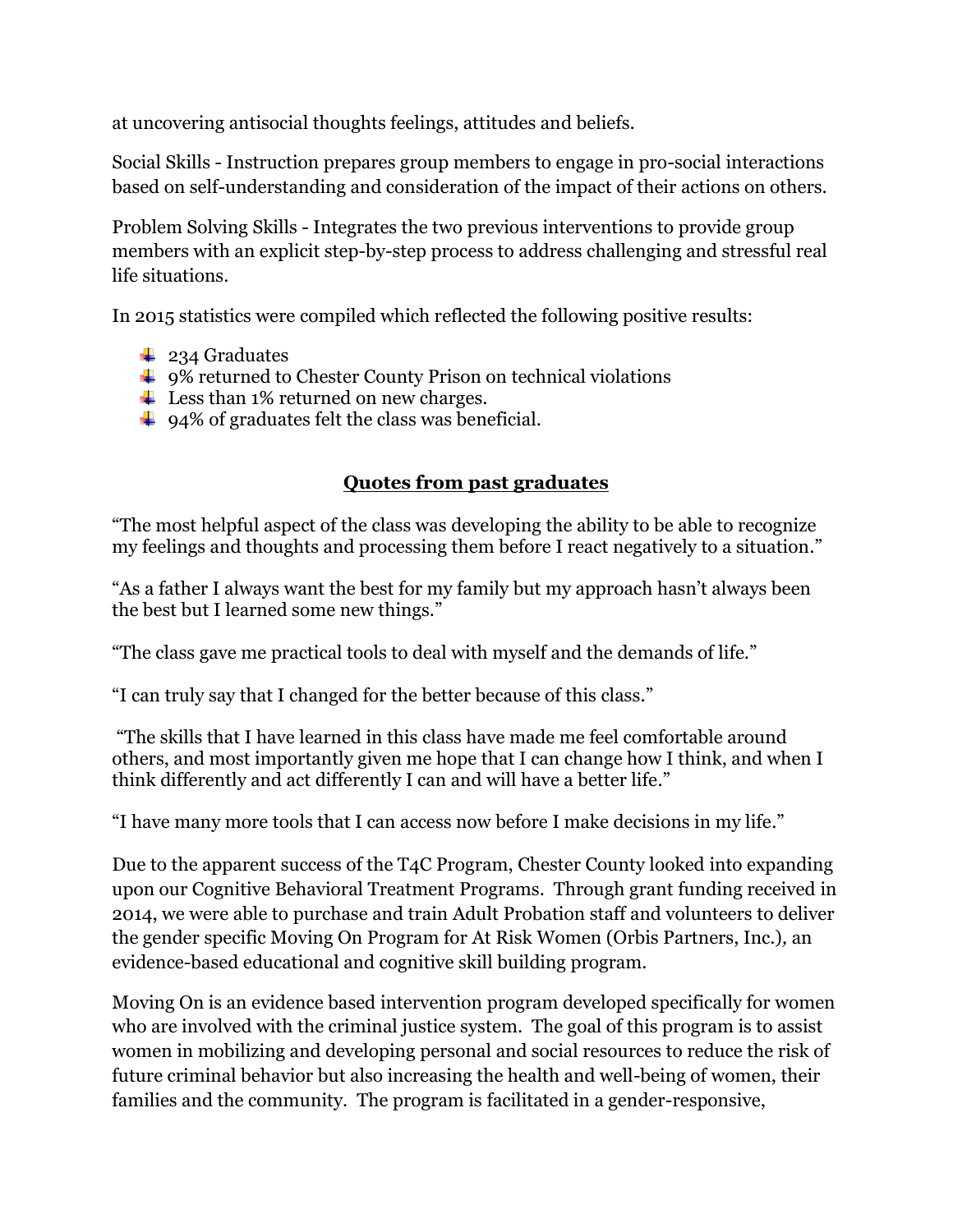respectful and empathetic style and the women are encouraged to reciprocate this approach. An emphasis is placed on building protective factors that can reduce the impact of high-risk situations. Throughout the program, resource information is shared and explored and women are provided with the skills necessary to build healthy relationships, to develop new interests and to access resources and services.

Moving On is made up of six modules:

- **Module 1: Orientation** This Module is designed to listen to a woman's concerns and then motivate her to participate. In this module the woman explores her strengths and challenges during an initial assessment. Once the assessment is complete, the facilitator provides feedback and encourages the women to develop personal goals. These goals are revisited throughout the program.
- **Module 2: Listening and Being Heard** This Module devotes a significant amount of time toward the enhancement of social and interpersonal skills and provides group members with communications skills that help them initiate and maintain healthy and positive relationships.
- **Module 3: Building Health Relationships** This Module helps the women to assess and explore their intimate relationships and friendships. They define a healthy relationship and explore the impact of unhealthy relationships and domestic violence.
- **Module 4: Expressing Emotions** This Module focuses on expressing and celebrating emotions.
- **Module 5: Making Connections and Staying Healthy** This Module addresses real-life challenges regarding a woman's relationship with herself and connections with others. Participants identify and build supports that assist them with family needs. A representative from the Crime Victim's Center also facilitates the workshop, "Stewards of Children".
- **Module 6: Endings** This Module ensures that participants are prepared to deal more effectively with community supervision.

In addition, S.E.L.F. Trauma-Informed Psycho-educational Group Curriculum (Bloom*)*, an "evidence-supported" (National Child Traumatic Stress Network) and "promising practice" (California Evidence-Based Clearinghouse) that addresses the fundamental problems surrounding exposure to violence within a group setting was purchased and Adult Probation staff and community volunteers were trained to deliver the curriculum.

S.E.L.F. is a program that was developed to help people address the negative effects of trauma and adversity. It helps people think differently about their problems and helps them breakdown seemingly overwhelming obstacles and challenges into more manageable pieces. S.E.L.F. helps people to recognize how current behaviors are related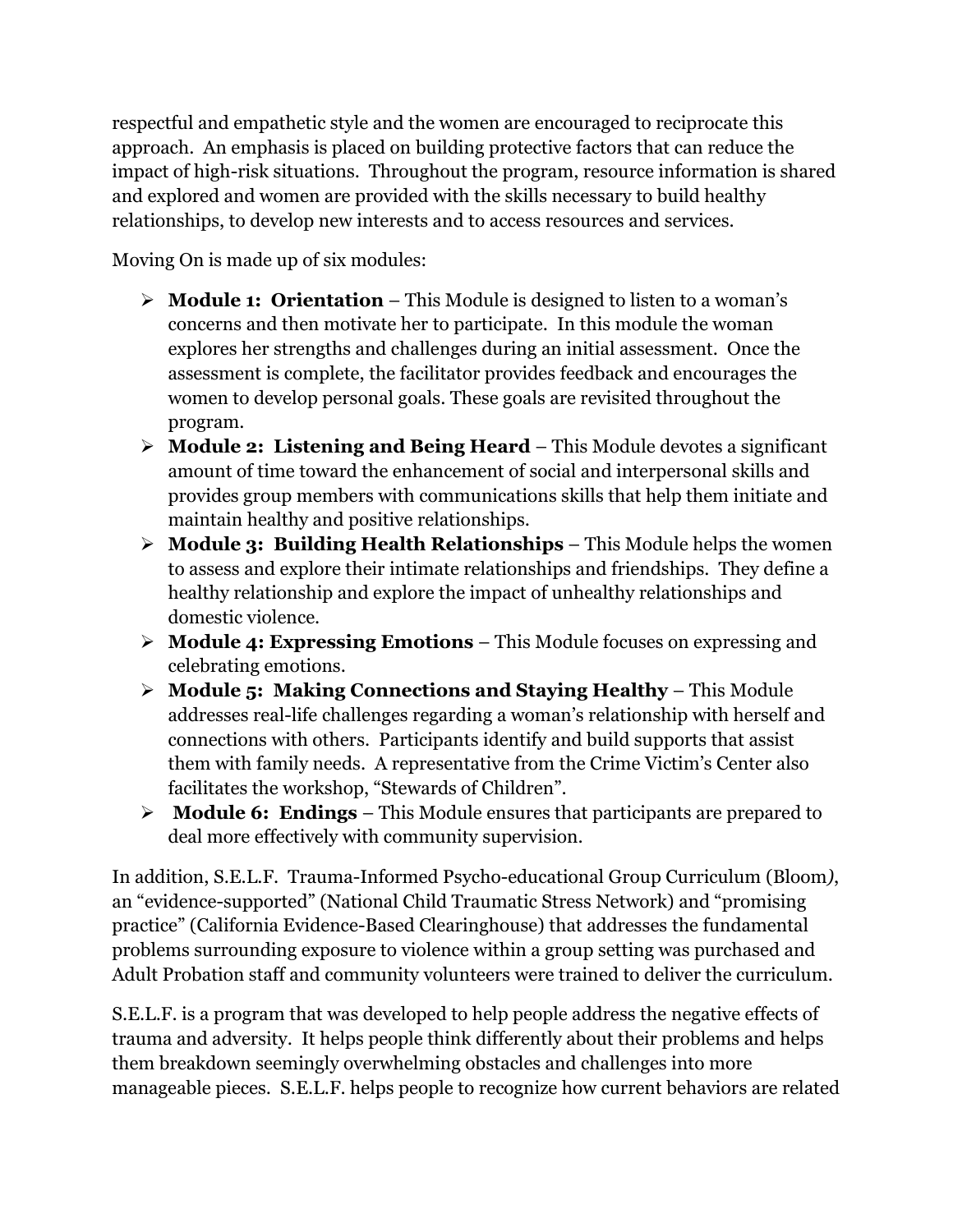to past experiences and learn healthier responses. The program offers a roadmap and momentum for a person to make changes in his or her life.

The S.E.L.F. program focuses on the results of trauma, not the traumas themselves. Experiencing trauma results in threats to four areas:

- $\triangleright$  Safety maintaining our physical, psychological, social or moral boundaries.
- $\triangleright$  Emotions experiencing our emotions without letting them control our behavior
- $\triangleright$  Loss understanding that loss is part of life and that moving on often means having to let go.
- $\triangleright$  Future managing the freedom and power to make choices in one's life choices that are not determined by one's past.

The first Moving On group and S.E.L.F classes commenced at Chester County Prison in 2015.

Moving-On, S.E.L.F. and T4C are being delivered simultaneously at Chester County Prison. The jail-implemented program elements include trauma-informed training, art therapy and curriculum delivery.

# **Quotes from past Moving On graduates**

"I found the Moving On program to be extremely beneficial during my time spent in prison. Beyond the tools and coping skills I learned for challenges I face outside of prison, it forced me to step out of my box. I had a hard time interacting with the women when I first got to prison. All I wanted to do was isolate. I became more comfortable interacting with all of the women. I realize how important a social network is and motivated me to work on establishing a support system that is outside of my family."

"Thank you to probation for coming twice a week- always accountable and learned how forming a relationship with your PO is not only possible but also extremely helpful."

"Now that I learned tools I just want to put them to good use in my every day life."

"I've learned that there's a strong woman inside of me coming out because of this class".

# **Quotes from past S.E.L.F. graduates**

"This program can benefit people in ways they don't realize".

"Learning about change and learning good coping mechanisms. Learning what I can do to control my emotions that won't lead me back to relapse".

"Being able to open up and really look at myself and learn how to not let my emotions, and loss, effect my future".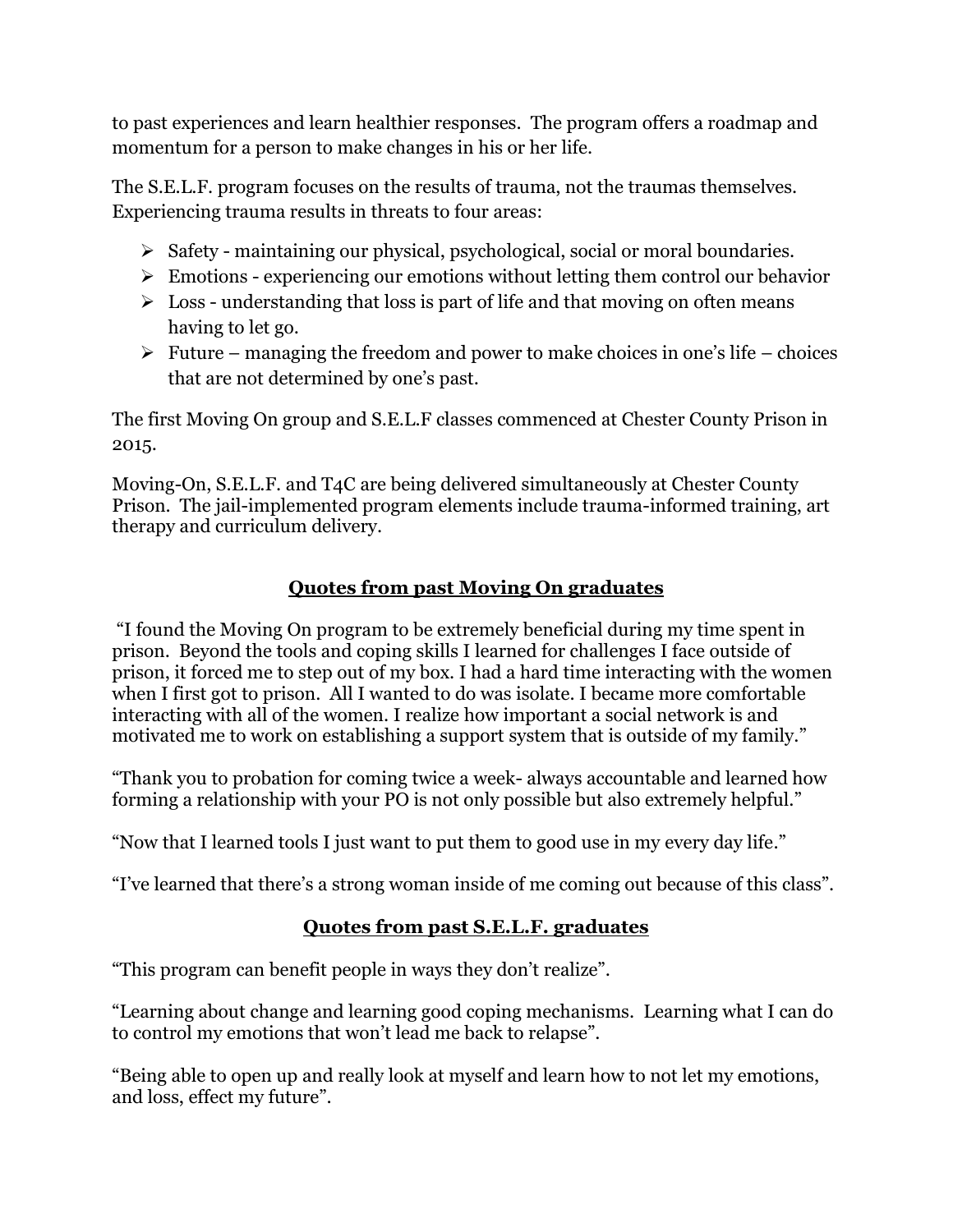We recognize that one of the strengths in the success of our program has been the collaborations and partnerships that we have forged within our community. In 2017, we contracted with Gateway HorseWork's Stable Pathways equine-assisted psychotherapy (EAP) program, a nonprofit organization, which has an evidence-based, traumainformed approach to complement and enhance the teachings of our CBT programs. This partnership provided an excellent opportunity to pilot a new treatment approach. The program involves the collaboration of an Equine Specialist certified in the EAGALA Model and a licensed Mental Health Professional.

Using horses, but never riding, clients are invited into a safe, non-judgmental space to build a trusting relationship with the horses and the treatment team. They interact with the horses for self-reflection and self-assessment without the need to tell their story so that they can experience the present moment (both their inner world and outer world). The program targets anxiety, depression, and hopelessness and understands the impact of traumatic events in one's life.

The HorseWorks Program originally began with female participants under the supervision of the Women's Reentry and Assessment Program (WRAP) who were in the community. We quickly realized the benefit of this program and expanded to include female inmates. A total of 21 Female participants housed in the Work Release Center were selected by probation officers and Chester County Prison staff. With the help and support of Chester County Prison Officials, the female inmates were transported by Adult Probation Staff to an off-site facility in order to participate in HorseWorks, and returned after class to Chester County Prison.

### **Quotes from past graduates**

"I love the horse program because I don't have to wear a mask. I can be myself."

"..the discovery that this massive animal would let me touch her, groom her, rub the satiny spot on her nose. She let me say things like 'YOU ARE SO BEAUTIFUL.' 'YOU ARE SO CALM.' She stood still while I gave her love, admiration and my baffling addiction story. She did not turn her head and run through a list of my atrocities. I told her my story - the bad parts- It only took a second or two and when I looked into her eyes and I knew! SHE ALREADY KNEW MY STORY - the slit wrists, the attempted hangings, the despair, the hurt I caused my loved ones, hospitals, jail, psych wards, tasers, stealing, lying, eating rat poison. I got on my knees and told it all and her shoulders heaved and I knew she went through and FELT each and every failure. This big bad ass animal heard my story and then she started following me around the ring. No judgement; just a buddy in arms."

"Having grown up in an extremely non-affectionate family, the freedom we have to touch these horses is amazing. The horses trust us to touch them. They just allow it - In this process I am recognizing how often I let my body be abused. I have been raped, strangled, bullied and abused. This has made me realize that the power of touch should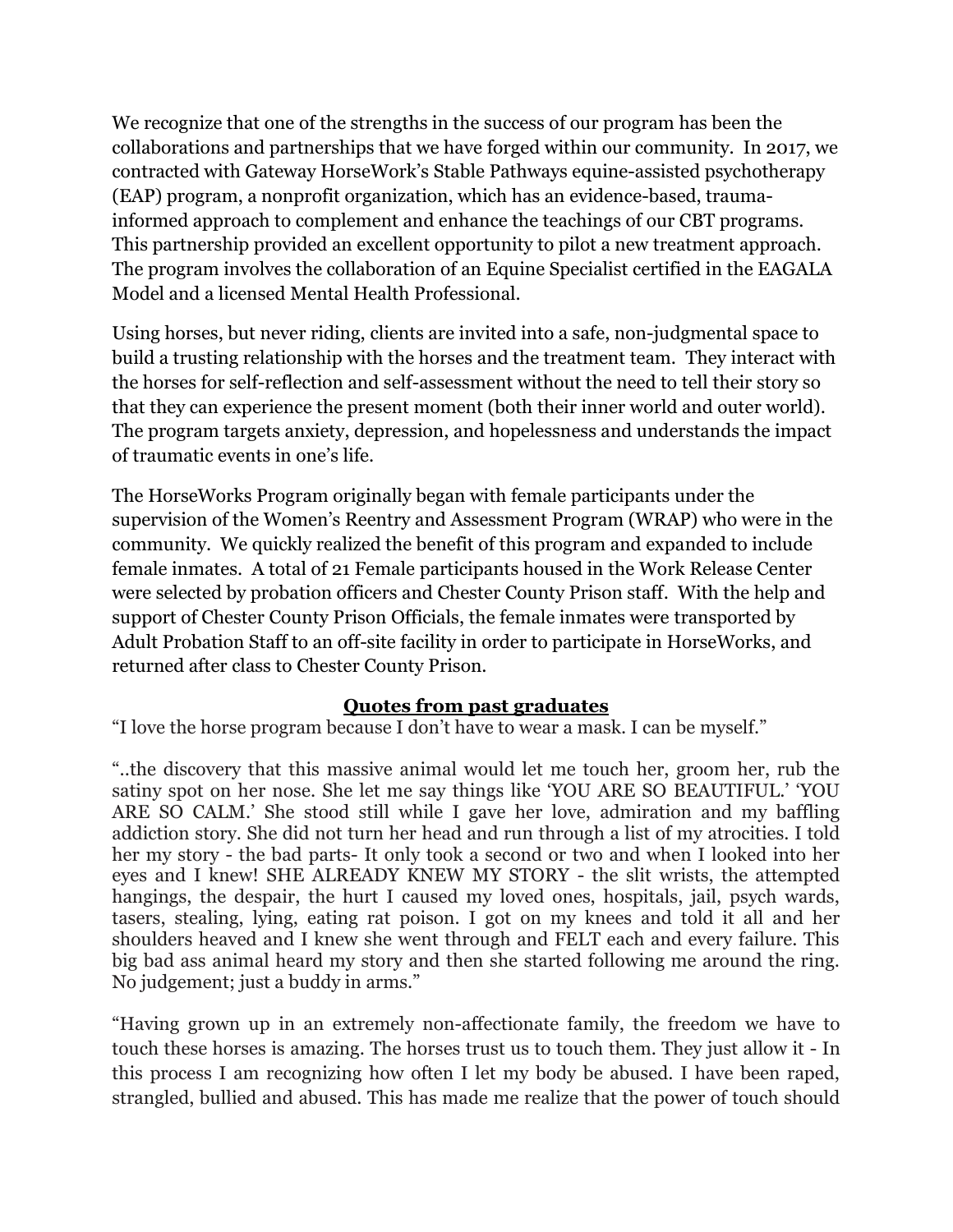be sacred and exquisite. I thought I would never want to touch lovingly again. These horses have changed that. I never knew how much I needed safe touch."

"I will try to make this short, while still expressing my love for this program. I started horse works about 5 weeks ago. We are the first group of women from the Chester County Probation program, WRAP. I have been through more therapy and drug rehabilitation centers then I can count, or remember. And all these years, 13 to be exact, I have been searching and hoping someone would care enough to try something different for us. I see the pain being tugged away when we are with the horses and seeing life differently. I have had so many friends die from addiction or just never get the help they needed. HorseWorks make me feel so good, probation is working on other methods of treatment and there could be nothing better then this program. They are willing to take suggestions to make it better for us and I feel so good while I am there."

". While there I realized how much I've been holding IN and holding BACK because of fear of judgement from a HUMAN BEING! I thought " Wow, I trust Jubilee more than my therapist!" EVEN KNOWING I could be bit, pummeled, stomped on, kicked at there is a sacred thing that happens when an enormous animal lets you pour your story into them, and still stands close.. *I hope and pray that you can get more funding so women can continue to find safety and healing in their souls. It is kind of ironic that fragile women find hope through massive animals."*

Unfortunately, due to funding issues, the last HorseWorks session for the women was October 2018. However, in October 2019, additional funding was received through a private donation and Chester County Adult Probation and Parole was able to continue our partnership with HorseWorks. The Cognitive Behavioral Equine Enhancement Program expanded to include male inmates housed at the Work Release Center at Chester County Prison. A facility was created at Chester County Prison which includes a shed, fenced in area and picnic tables. Chester County Prison bought benches for \$1,160. The horses are transported from the Horseworks facility once a week. Male inmates who are identified as high/medium risk, are court ordered, or have the desire to participate are selected for the program. They participate in a combination of classroom learning (T4C) taught by Reentry Officers at the Work Release Center and hands-on learning (Horseworks). To date, 18 men have participated in the program and currently 5 women are participating.

**Soundness of approach** – Enter a description of the ways the project conforms to either program themes or goals as established in the criteria. This section is worth 20 points

The implementation of the Cognitive Behavioral Equine Enhancement addresses many award program goals and themes. T4C, Moving On and SELF are evidence based programs that place heavy emphasis on skill building activities to assist with cognitive, social, emotional, and coping skill development. These components address actions,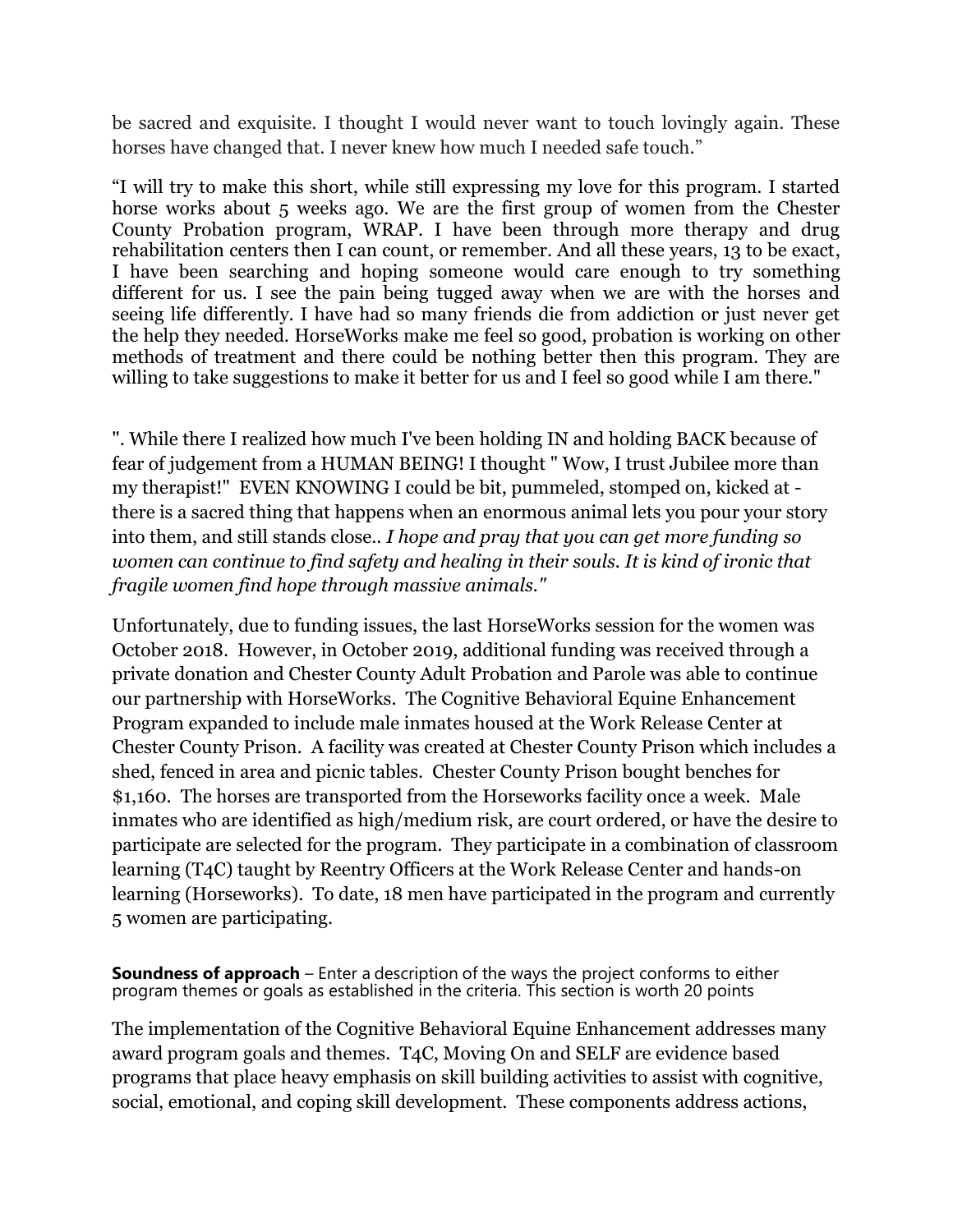ways of thinking and behaviors to prevent less harmful outcomes to themselves and others and have been found to be an effective way to reducing recidivism which in turn assists in reducing the jail population and return to jail for technical parole violations. The Equine enhancement involves the collaboration of an Equine Specialist certified in the EAGALA Model and a licensed Mental Health Professional. Clients interact with the horses for self-reflection and self-assessment without the need to tell their story so that they can experience the present moment. The program targets anxiety, depression, and hopelessness and understands the impact of traumatic events in one's life. The hopeful result of these programs is to motivate the client to modify their behavior and thinking which leads to better choices and effective change.

The impactful contribution Chester County Prison has made to create a facility and accommodate horses on their property represents best practices in criminal justice. They are an important link between the corrections workforce, probation and the nonprofit sector.

**Program Elements** – Enter a description of the elements of the project, utility, adaptability, strategies used, community and stakeholder involvement, evidence based approached. This section is worth 20 points.

The Cognitive Behavioral Equine Enhancement Program at Chester County Prison has been successfully implemented and is available to male and female inmates housed at the Work Release Center. The program is a collaborative effort made by Chester County Prison, Adult Probation, community volunteers and a non-profit organization. Through funds received from our Women's Reentry Assessment and Programming (WRAP) and Reentry Project grants, probation staff and volunteers were trained to deliver the evidence based Cognitive Behavioral Treatment Programs: T4C, S.E.L.F. and Moving On. Through private donations our partnership with HorseWorks was forged in order to complement and enhance the teaching of our CBT programs. Probation Officers and Prison Staff continue to identify and select individuals who are high risk/high need and have the desire to participate in this combination of classroom and hands-on learning.

The Cognitive Behavioral Equine Enhancement Program could be adaptably for use in other counties who have the desire to implement CBT Program curriculums. Equine facilitated prison-based programs are currently being implemented in other jurisdictions such as the Berkshire Horseworks (Own it Up) in Richmond, Massachusetts.

Expectations and Measurable Goals – Enter a description of the costs of the project, how it was funded, projected impact, number of inmates diverted or assisted, utilization of risk assessment, impact on recidivism. This section is worth 20 points

The Cognitive Behavioral Equine Enhancement Program consists of a combination of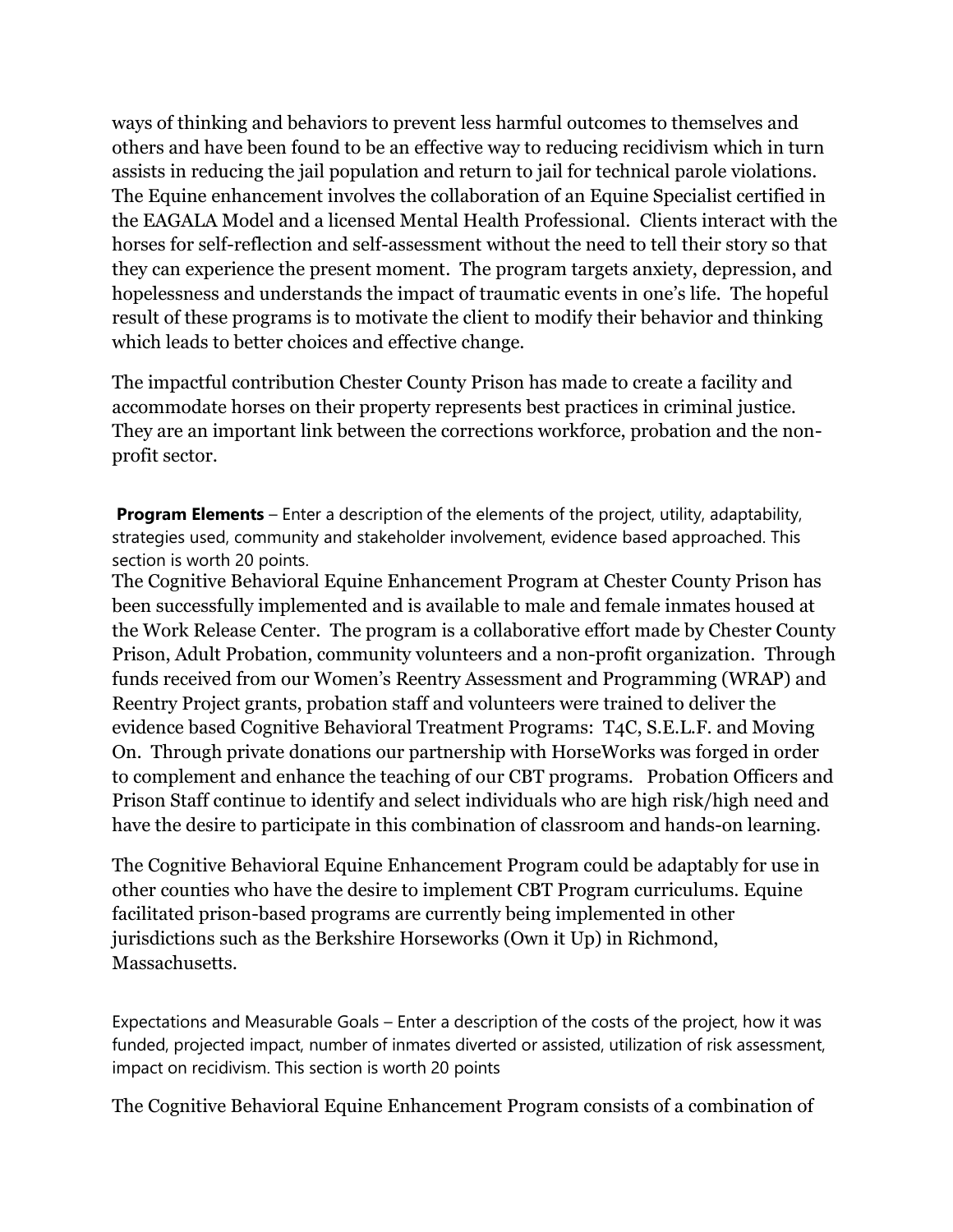classroom and hands-on learning. The National Institute of Corrections Thinking for a Change (T4C) curriculum was funded through a Reentry Strategic Plan Grant. Funding in the amount of \$6,000 for training and \$308 for supplies was awarded. Further grant funded was received through the Women's Reentry Assessment & Programming (WRAP) grant in the amount of \$7,650 and we were able to purchase and train staff to deliver the gender specific Moving On Program for At Risk Women (Orbis Partners, Inc.) along with \$600 to train staff in S*.E.L.F.* Trauma-Informed Psycho-educational Group Curriculum (Bloom*).* Gateway HorseWorks Stable Pathways is a nonprofit organization that receives funding through private donations. Through private donations a facility was created at Chester County Prison which includes a shed, fenced in area and picnic tables. Chester County Prison bought benches for \$1,160.

Since the implementation of Cognitive Behavioral Treatment Programs in Chester County in 2013 until 2018 participation has remained steady. However, 2019 showed a great increase. With the assistance of prison staff making referrals, offenders having interest in participation and Judges adding CBT as a condition on original sentences and violations, we hope to continue impacting more clients.



According to the 2018 update on prisoner Recidivism by the Bureau of Justice Statistics 60.1% of prisoners are arrested two (2) years upon release.

Since the inception of our CBT Programs the two-year recidivism rates (technical and new charges) for all CBT Graduates are as follows: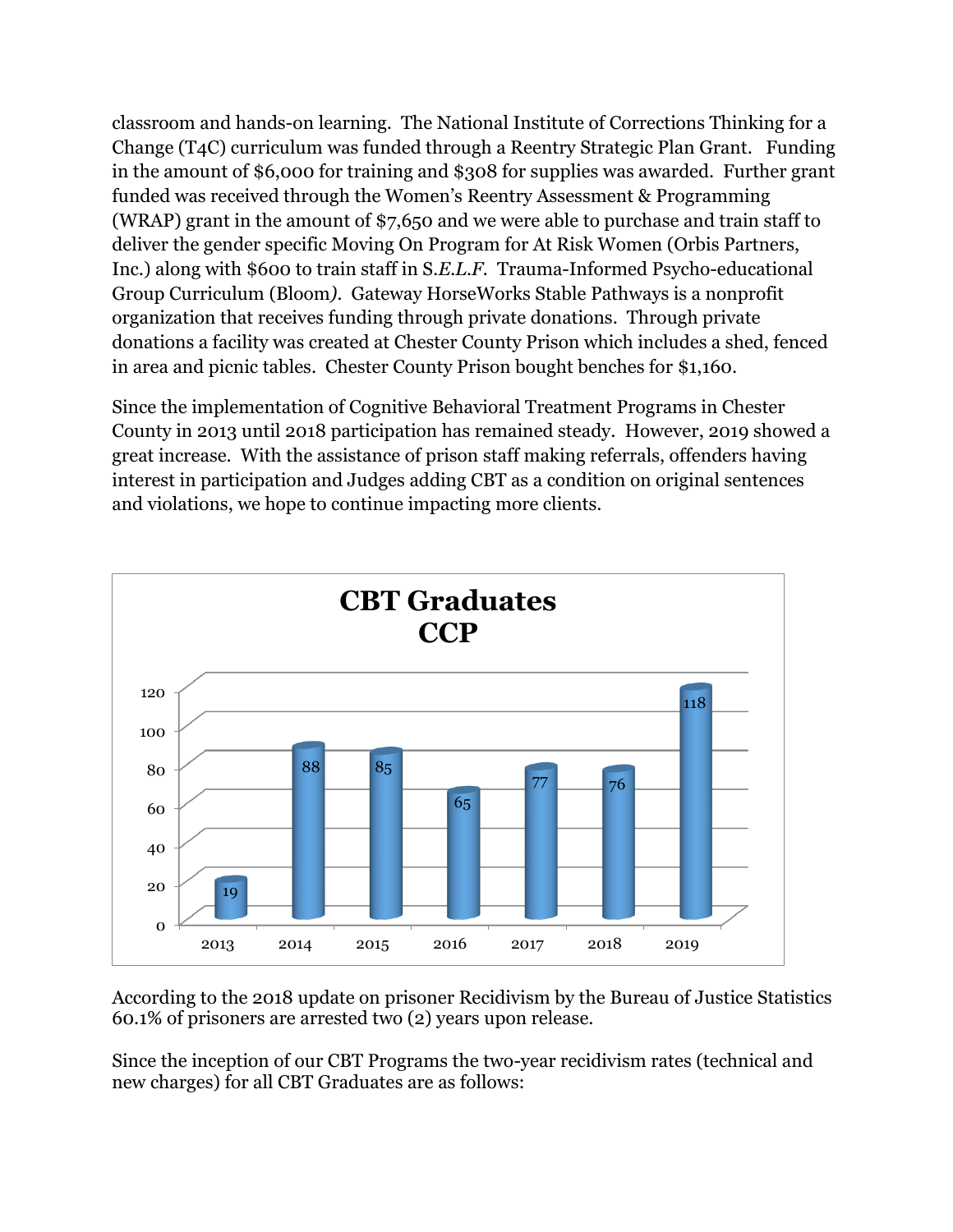$\frac{1}{2014} - 11.9\%$  $+ 2015 - 14.0\%$  $+ 2016 - 10.6\%$  $+ 2017 - 9.4\%$ 

The results have been incredible and the overall impact shows that the Cognitive Behavioral Equine Enhancement Program is having a positive effect on recidivism.

**Evaluation/Sustainability** – Enter details describing the process for evaluating success including assessment methodologies, data reports, continuation, and determination of success. This section is worth 10 points

The success of the Cognitive Behavioral Equine Enhancement Program will be evaluated in the following ways:

- $\triangleright$  Reduction in write-ups and discipline while incarcerated
- $\triangleright$  Reduction in recidivism rates (new charges and technical)
- $\triangleright$  Change in behavior and thinking
- $\triangleright$  Increase in jail days saved

In 2019, 116 male and female inmates completed the T4C or Moving On Programs at Chester County Prison. According to prison officials, of those inmates who completed CBT Programs, 12.9% received write-ups or misconducts post-graduation. This was a significant decrease in write-ups which usually average one write-up per inmate. In 2018, based on the entire inmate population, there were 857 major citations heard before the Disciplinary Board and 825 in 2019.

Based on our original research in 2013, the PA Recidivism Report from the Pennsylvania Department of Corrections showed a 45% re-arrest rate in Chester County. Since the inception of our CBT Programs the two-year recidivism rates (technical and new charges) for all CBT Graduates are as follows:

 $\frac{1}{2014} - 11.9\%$  $+ 2015 - 14.0\%$  $+ 2016 - 10.6\%$  $+ 2017 - 9.4\%$ 

Based on the above decrease in recidivism rates and write-ups or misconducts, there is a clear benefit demonstrated by offenders in their change in behavior and thinking.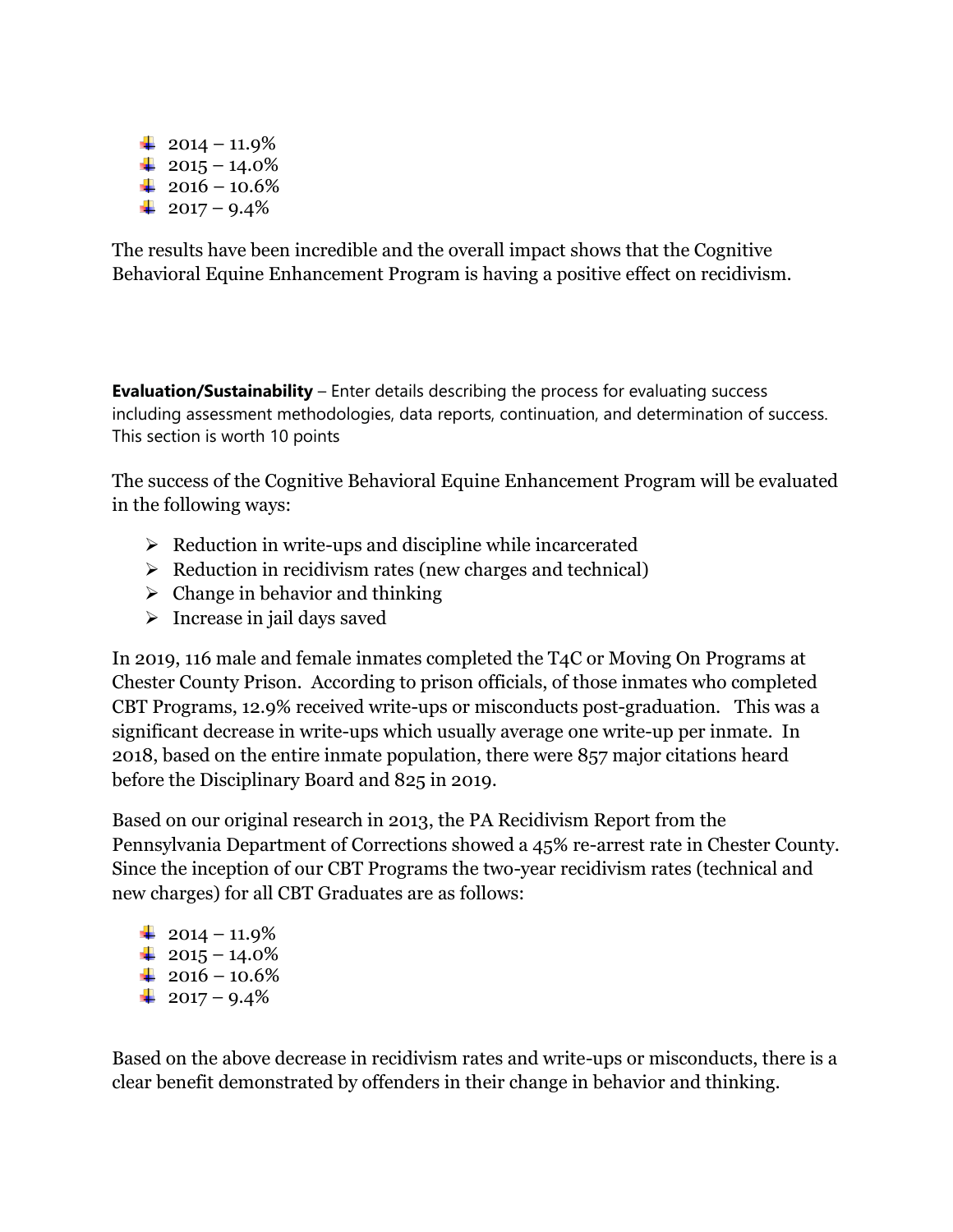Since 2015 we have been recording the number of jail days saved by completing CBT programs (early parole). With the cost to house an inmate in Chester County Prison being approximately \$100 per day that is significant amount of savings.



Future goals for our Cognitive Behavioral Equine Expanded Program include:

- $\triangleright$  Inmates more involved with the care of animals
- $\triangleright$  Building a barn to house the animals at Chester County Prison
- Open program up to clients in our Veterans Court and Mental Health Court Programs.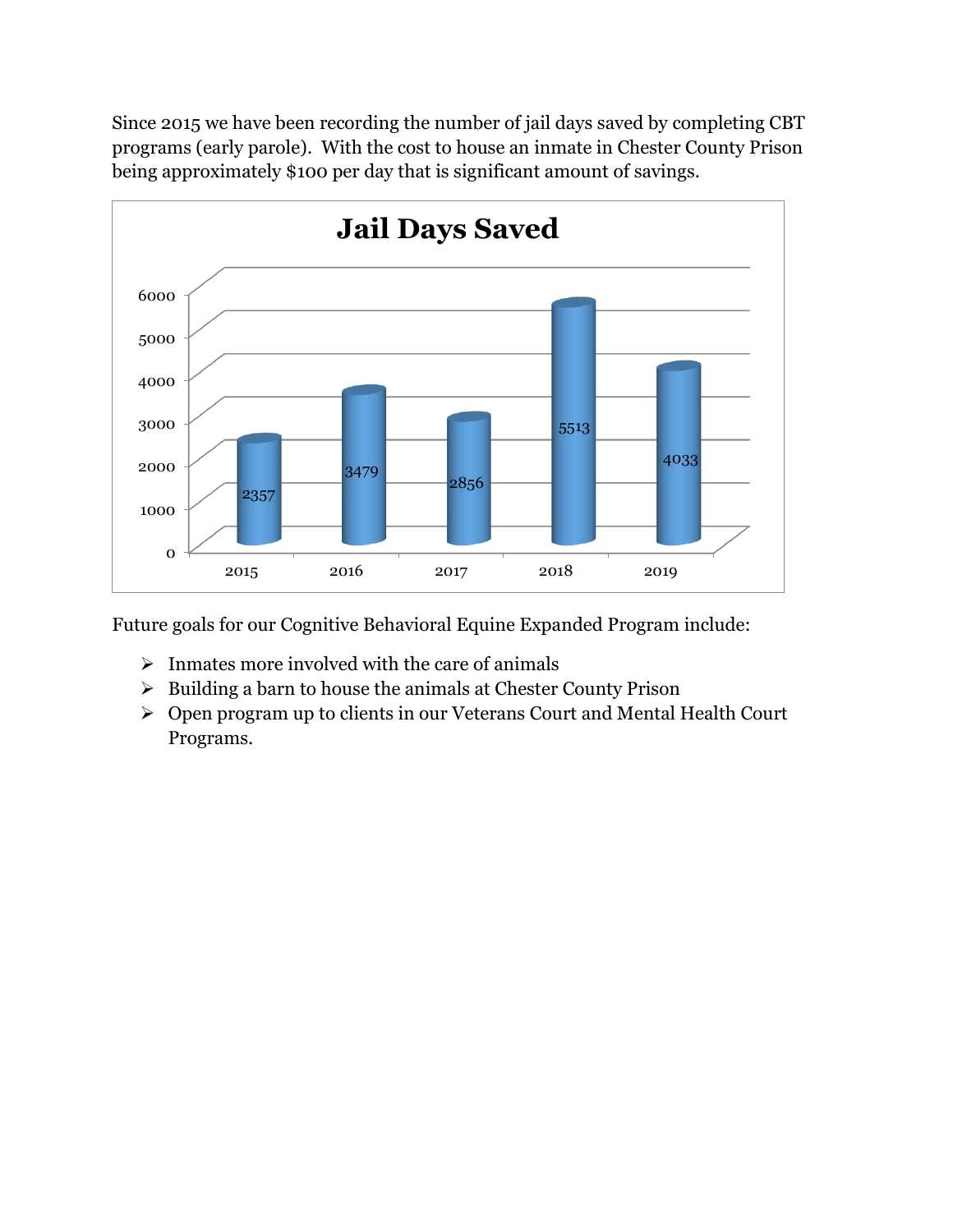#### **SUPPORTING DOCUMENTS**

Please include any supporting documentation to demonstrate the impact of the project in cost or population outcomes, or other data to demonstrate the considerations utilized in determining the scope or design of the project. Scoring will be based on factors including the entrant's description of the problem, the soundness of the approach, and success in meeting goals and objectives. Award submissions will receive consideration for outcomes or best practices supported by data. **SUPPORTING INFORMATION SHOULD BE COPIED AND PASTED DIRECTLY INTO THE FORM USING THE BOX BELOW**

Website for Gateway HorseWorks <https://www.gatewayhorseworks.org/>

Article regarding HorseWorks with women inmates [https://www.dailylocal.com/news/national/women-inmates-helped-by](https://www.dailylocal.com/news/national/women-inmates-helped-by-horses/article_2700fc7e-b8ff-5fce-b4a7-a51751ddab9c.html)[horses/article\\_2700fc7e-b8ff-5fce-b4a7-a51751ddab9c.html](https://www.dailylocal.com/news/national/women-inmates-helped-by-horses/article_2700fc7e-b8ff-5fce-b4a7-a51751ddab9c.html)

Article regarding prisoners working with horses [file:///P:/Awards/Article.Mustang.html](file://///personal/commiss$/tpettit/Awards/Article.Mustang.html)

Picture of Horseworks Session – Off Sight Location